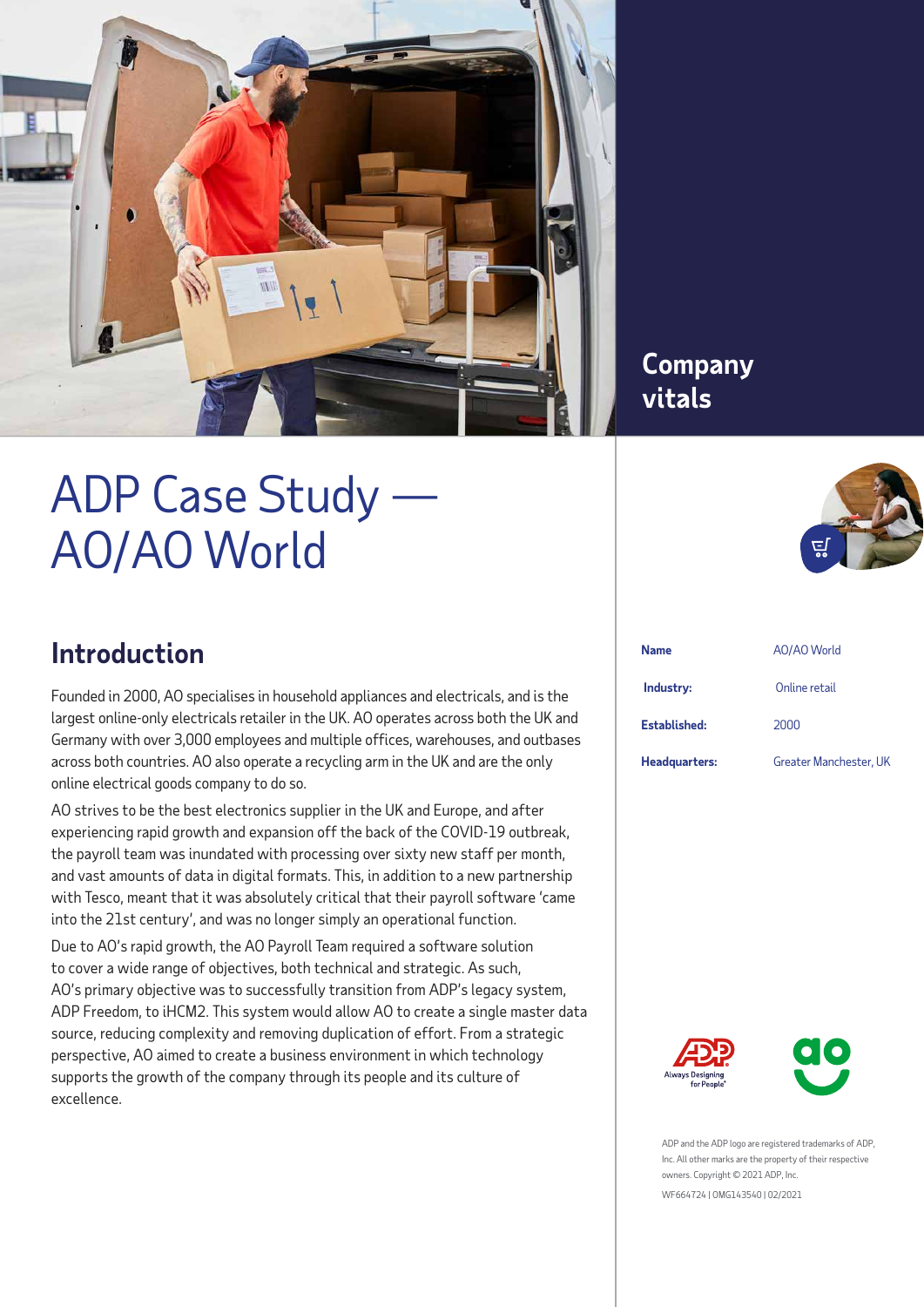# **Take a new look at pay**

At AO, the payroll team stands alone from the HR department, and was placed firmly into focus this year. Rather than an operation that happens in the background, pay is in fact a key part of company strategy. Ensuring employees are paid accurately and on time is crucial — and with a variety of new legislative changes and updates, businesses cannot afford to get it wrong, especially when they are expanding so rapidly.

This was clear to Graham straight away when the pandemic struck.

*The first team that was taken into account was the payroll team, who were equipped to work remotely immediately to ensure that business as usual carried on. Previously, many people thought payroll was just pressing a magic button once a month, but given the current crisis, there has been a wider recognition from senior business leaders on the importance of people being paid properly.*

As new legislation came in thick and fast, attention was focused on how difficult payroll actually is, and the wider business implications of a supported and empowered payroll team with a dynamic payroll strategy.

### **The challenges**

The AO team was faced with particular challenges prior to the transition to a new software solution:

- **•** Onboarding new staff quickly and accurately
- **•** Increased levels of data to process digitally
- **•** Streamlining of processes and disparate systems.

With the payroll team split between offices in Bolton and Crewe — which also looks after time and attendance — communication between the teams and other locations is essential, and AO needed a provider to make that easy. Although business expansion and growth is welcomed, logistically AO's systems could not keep up, and a streamlined, intuitive, and flexible solution was needed to support a rapidly expanding business and its new employees.







ADP and the ADP logo are registered trademarks of ADP, Inc. All other marks are the property of their respective owners. Copyright © 2021 ADP, Inc.

WF664724 | OMG143540 | 02/2021